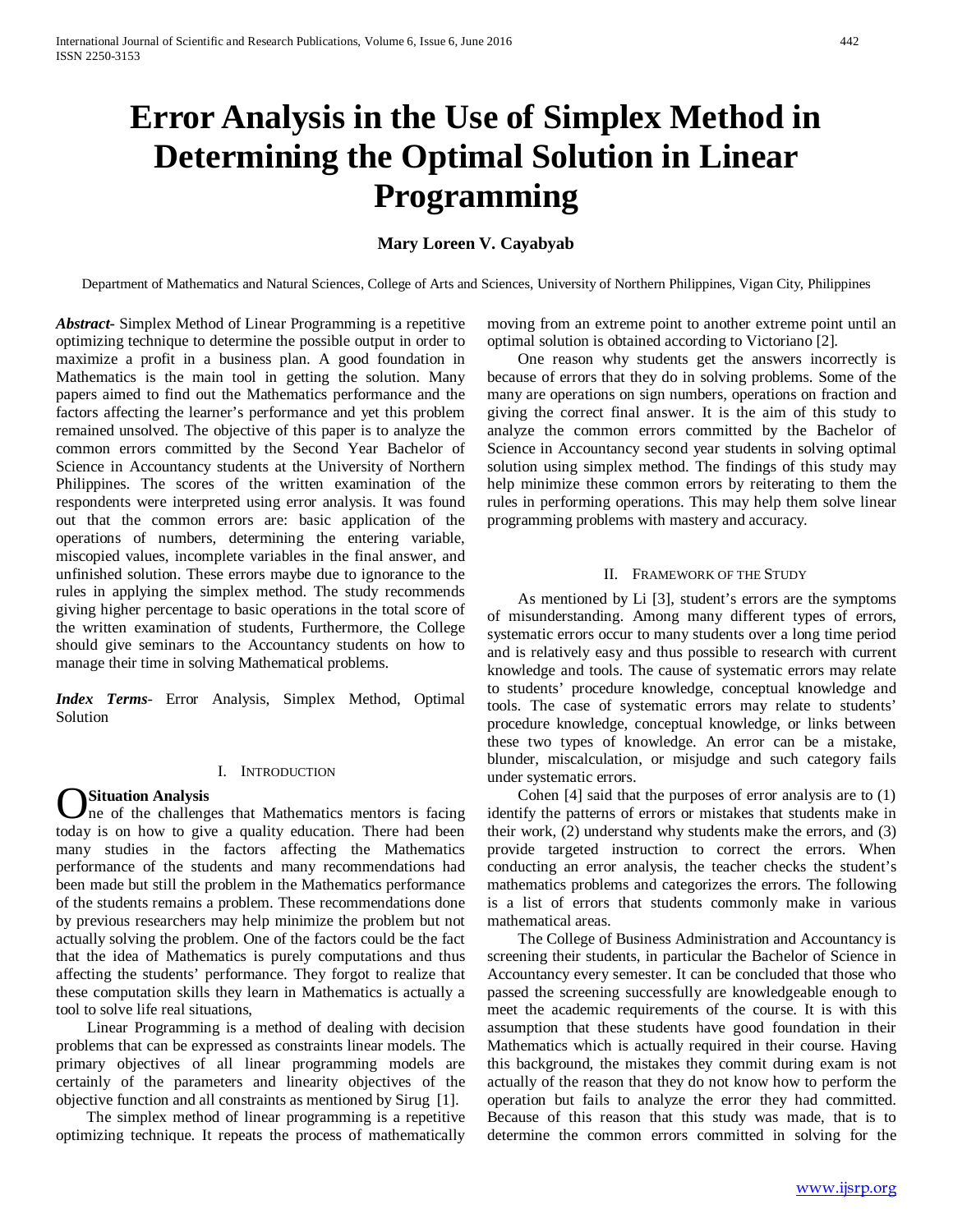optimal solution of a linear programming problem. The result of this study may be minimize if not eliminate the common errors.



**Figure 1: Common Errors Committed by the BSA Second Year Students**

 Linear Programming Problems were given to the respondents and they are to solve for the optimal solution using the simplex method. The common errors committed by the respondents were identified and analyzed.

## **Statement of the Problem**

 This study aimed to analyze the common errors in solving optimal solution using the Simplex Method of the second year accountancy students at the University of Northern Philippines during the second Semester of School Year 2015-2016.

 Specifically, it sought to answer the following questions: What are the common errors committed by the respondents in solving the optimal solution using the simplex method? What is the weakness of the respondents in solving the optimal solution using the simplex method?

## **The Review of Literature**

 This part consists of the summary of studies of several researchers which were considered relevant to this study.

 Errors in mathematics may arise for a variety of reasons. They may be due to the pace of work, the slip of a pen, slight lapse of attention, lack of knowledge or a misunderstanding. Some of these errors could be predicted prior to a lesson and tackled at the planning stage to diffuse or un-pick possible misconceptions. In order to do this, the teacher needs to have the knowledge of what the misconception might be, why these errors may have occurred and how to unravel the difficulties for the child to continue learning.

( https://www.ncetm.org.uk)[5]

 Optimization, also called mathematical programming, helps find the answer that yields the best result--the one that attains the highest profit, output, or happiness, or the one that achieves the lowest cost, waste, or discomfort. Often these problems involve making the most efficient use of resources--including money, time, machinery, staff, inventory, and more. Optimization problems are often classified as linear or nonlinear, depending on whether the relationship in the problem is linear with respect to the variables.( [http://www.gurobi.com\)\[6\]](http://www.gurobi.com)[6/).

#### **Research Design**

 This study made used of the descriptive method of investigation. This design aims to gather data from existing conditions. Further, the qualitative design was also used. This is appropriate for the study since it made used of quantitative techniques to show the errors of the students in solving linear programming.

### **Sources of Data**

 The population of this study were the second year Bachelor of Science in Accountancy (BSA) students. Section A with 39 students. The topic was taken from the course Quantitative Technique in Business. Specifically, the topic on Linear Programming in getting the optimal solution using the simplex method. Only the maximization problems were considered. This was taken during the second semester of school year 2015-2016.

#### **Instrumentation and Data Collection**

 An examination was given to the students with three items that was taken from the course book on Basic Quantitative Methods for Business. The three problems were taken from Chapter Three of the said book whose topic is on linear programming on simplex methods particularly on standard linear programming model involving maximization problem. The first problem deals with two variables whose numerical coefficients are whole number, the second problem consists of three variables with whole numbers as numerical coefficient, and the third problem has three variables wherein the numerical coefficient of the optimal solution is decimal number.

## **Analysis of Data**

 The data gathered and collected were subjected for analysis and interpretation using the appropriate statistical tool. The raw data were gathered and tabulated for easier understanding. The frequency was used to present the common errors committed by the respondents and rank was used to present the weakness of the respondents in linear programming by simplex method.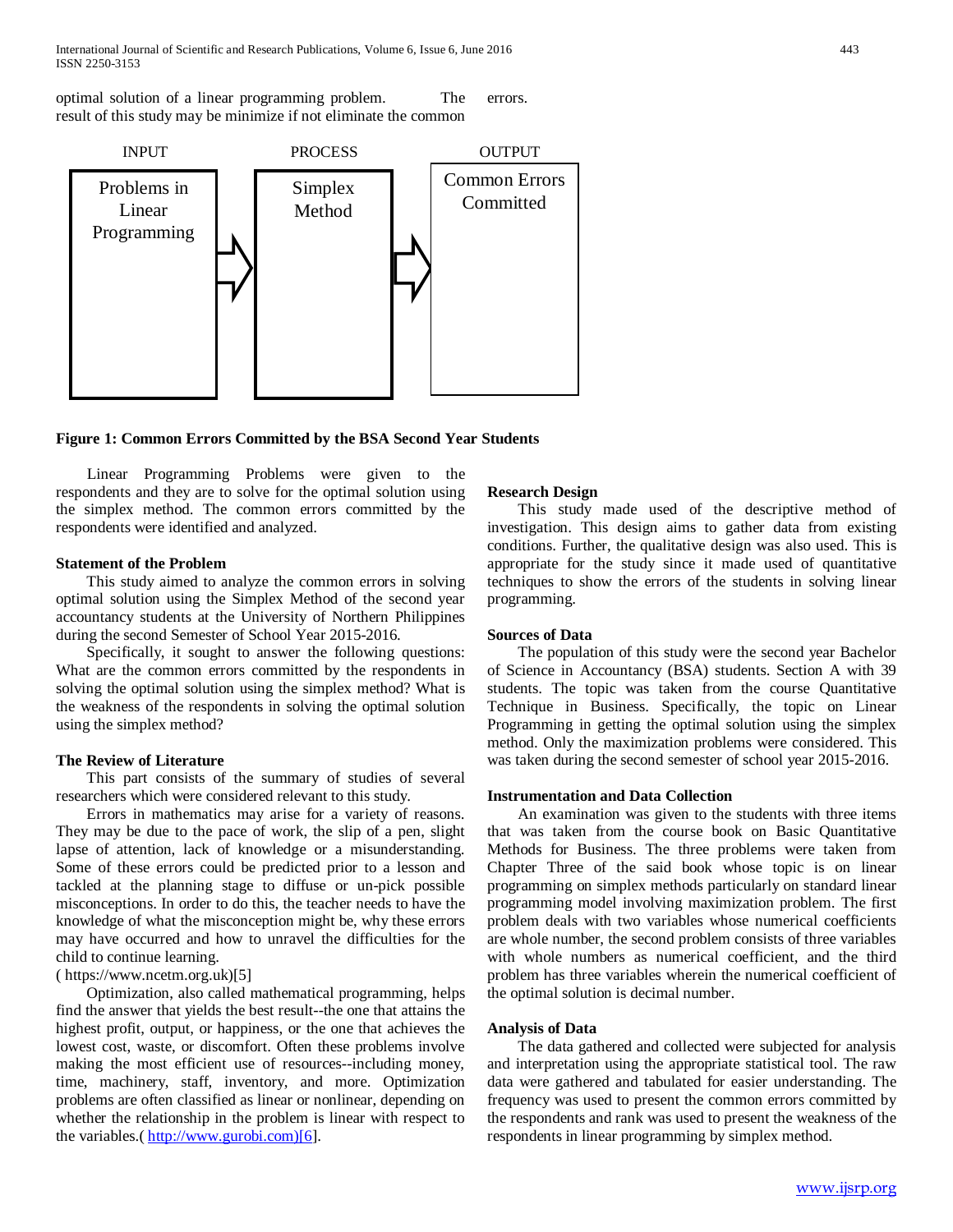#### III. RESULTS AND DISCUSSION

 The test given to the students consists of three items. The first item is a two variable problem wherein  $x_1$  and  $x_2$  were considered. This is a basic problem and a good way to determine the common error of the respondents.

Problem 1: Maximize  $100x_1 + 80x_2$ 

Subject to : 
$$
4x_1 + 2x_2 \le 100
$$
  
\n $2x_1 + 4x_2 \le 140$   
\n $x_1, x_2 \ge 0$ 

 The first error identified that is common in the first problem is determining the entering variable.

 The students failed to write the correct entering variable. This is one of the steps in solving standard linear programming maximization model using simplex method. The entering variable is identified from the previous tableau constructed to determine the pivot row and column. This is the column wherein it intersects with the pivot row.

 In the study of Egodowatte [6], the result indicated a number of error under variable, the main reason was lack of understanding of basic concept of the variable in different context.

 The second error that was identified was the incomplete values for the all variables in the final answer. The student failed to realize that he has two variables and therefore must have values for each of these variables in the final answer. Students usually fail to write the value of a certain variable when it is equal to 0.

 This is the same with the study of Nasser [7] which revealed that some of the errors and misconceptions were due to lack of conceptual understanding whereas others were due to lack of procedural fluency.

 The third error was on multiplication of numbers. The student fails to give the correct product in multiplying a series of number to one number outside the parenthesis.

 There are five test papers which were submitted that was not solved completely. One factor could be, the students do not have time to continue solve the problem or they do not know the next step to be done.

 In the study of Siniguian [8] the data gathered were analyzed to explore difficulties faced by students when solving problems. The major results of the study showed that the student's difficulties are on the inability to translate problem into mathematical form and inability to use correct Mathematics.

| Problem 2:  | Maximize:             | $P = 50x_1 + 100x_2 +$ |
|-------------|-----------------------|------------------------|
| $150x_3$    |                       |                        |
| Subject to: | $2x_1 + 2x_2 \le 200$ |                        |
|             |                       | $3x_3 \le 150$         |
|             |                       | $4x_1 + 4x_3 \leq 600$ |

The second problem consists of three variables  $x_1$ ,  $x_2$ , and  $X_3$ .

 $x_1, x_2, x_3 \ge 0$ 

 The first common error identified in solving this three variable problem is the same as the first problem which was the replacement of the entering variable.

 Most people would say that a careless error is one that could have easily been prevented if only they had paid a bit more attention to what they were doing as mentioned by Marcinat [9]

 The second common error in the solution of the second problem is the application of division. They forgot than multiplication and division by zero to any number gives the product or quotient of zero.

 The third common error is writing the correct numerical coefficient of the variable in the tableau. This error is due to lack of presence of mind of the student. It could be because the student is not focused on the problem he is solving or he is overwhelmed with the steps that he has to perform in order to obtain the optimal solution. As mentioned by Elbrink [10] carelessness and lack of attention can result in calculation errors. Procedural errors occur when a student computes or applies a procedure incorrectly. These types of errors suggest that students do not understand the concept related to the procedure. As a result, students do not have an understanding of why or how a procedure works; therefore, students do not recognize the importance applying and computing the procedure correctly.

Another error is rule violation in performing the test ratio, identifying the intersectional element of the pivot column and pivot row that the student is working with.

 Lastly, in this problem, the common mistake committed was conversion of fraction to decimal number.

| Problem 3:            | Maximize:                      |  | $P = 10.50x_1 +$         |  |
|-----------------------|--------------------------------|--|--------------------------|--|
| $11.75x_2 + 10.50x_3$ |                                |  |                          |  |
| Subject to:           | $5x_1 + 12x_2 + 8x_3 \le 1400$ |  |                          |  |
|                       |                                |  | $7x_1 + 9x_2 + 9x_3 \le$ |  |

1250

720

$$
x_1, x_2, x_3 \ge 0
$$

 $4x_1 + 3x_2 + 6x_3 \le$ 

 The first error that was identified in this problem is performing the operation on division.

 Before children attempt formal division calculations, they need to understand the process of repeated subtraction, or the 'measurement model' (Owens, 1993). This model is vitally important as later written methods will be based upon it. (Stated in [\(https://www.ncetm.org\)](https://www.ncetm.org/) [11].

 The second common error is the miscopied entry. Again this may be because the student is not focused on his work or we may say that the students cannot work and think well under time pressure since this is the last item to be solved within the period. There were ten of the respondents who did not finish solving the problem. This means that the students need more time to think

and comprehend the steps in solving optimal solution using simplex method.

## **Weakness of the respondents in solving the optimal solution using the simplex method**